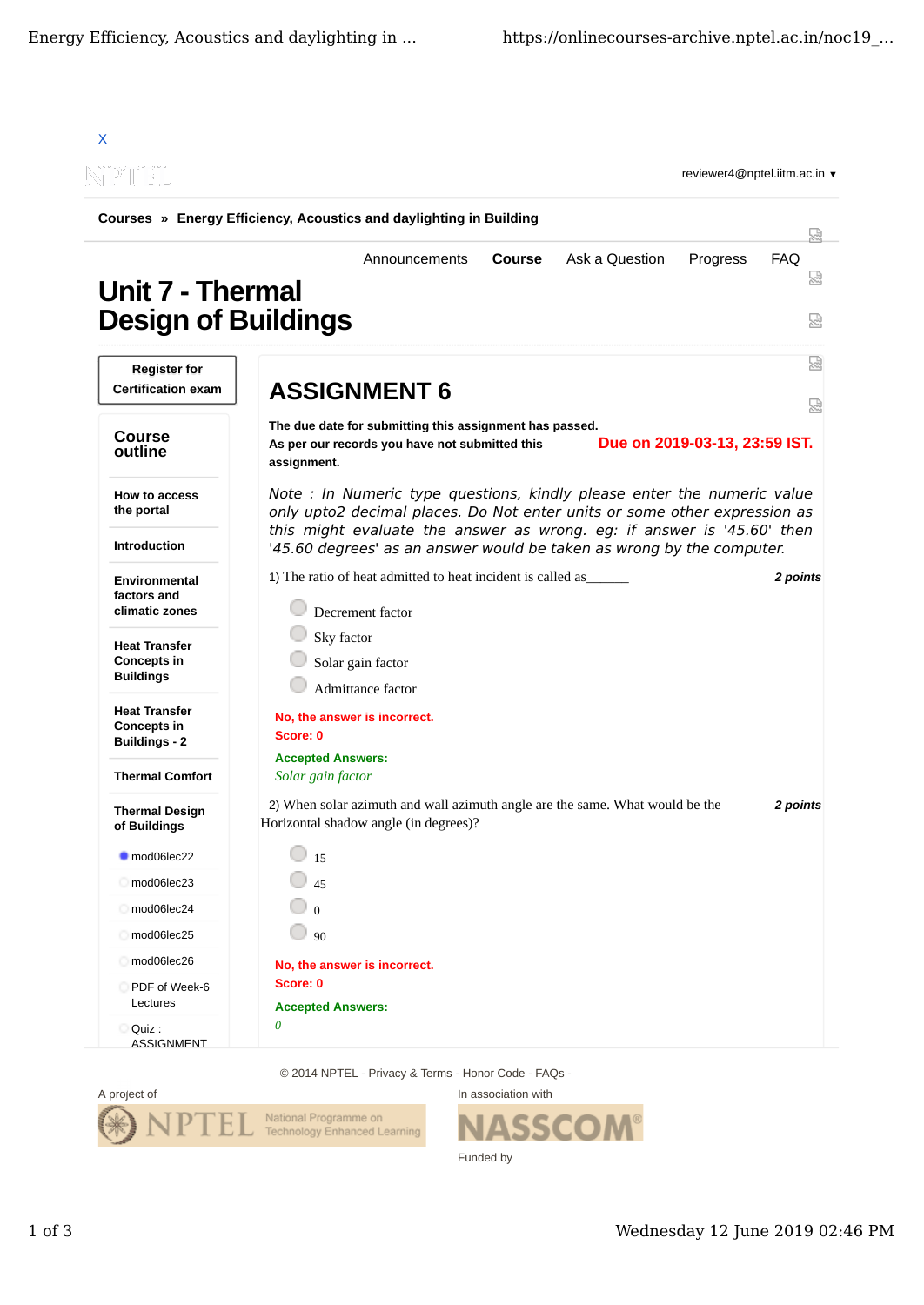

# 5)

Given that direct and diffused solar radiation on horizontal surface are 750 W/m<sup>2</sup> and 250 W/ respectively. There is a vertical window of area of 1.8 m× 1.5 m (Width X Height) on a Sot facing wall when the sun is at an azimuth angle of 225° measured clockwise from north and t altitude angle of the sun is 60°. Calculate the length of the corresponding Horizontal shadi device (in meters) that will just block the solar radiation entering the window for the given dat:

**No, the answer is incorrect. Score: 0 Accepted Answers:** *(Type: Range) 0.55,0.7*

## *4 points*

# 6)

Given that direct and diffused solar radiation on horizontal surface are 1050 W/m<sup>2</sup> and 250 W/ respectively. There is a vertical window of area of 1.5 m × 1.2 m (Width X Height) on a east faci wall when the sun is at an azimuth angle of 140° measured clockwise from north and the altitu angle of the sun is 50°. What is the Horizontal shadow angle (in degrees) those will just block solar radiation entering the window?



*4 points*

# 7)

Given that direct and diffused solar radiation on horizontal surface are 1050 W/m<sup>2</sup> and 250 W/ respectively. There is a vertical window of area of 1.5 m× 1.2 m (Width X Height) on a east faci wall when the sun is at an azimuth angle of 140° measured clockwise from north and the altitu angle of the sun is 50°. What is the Vertical shadow angle (in degrees) those will just block solar radiation entering the window?